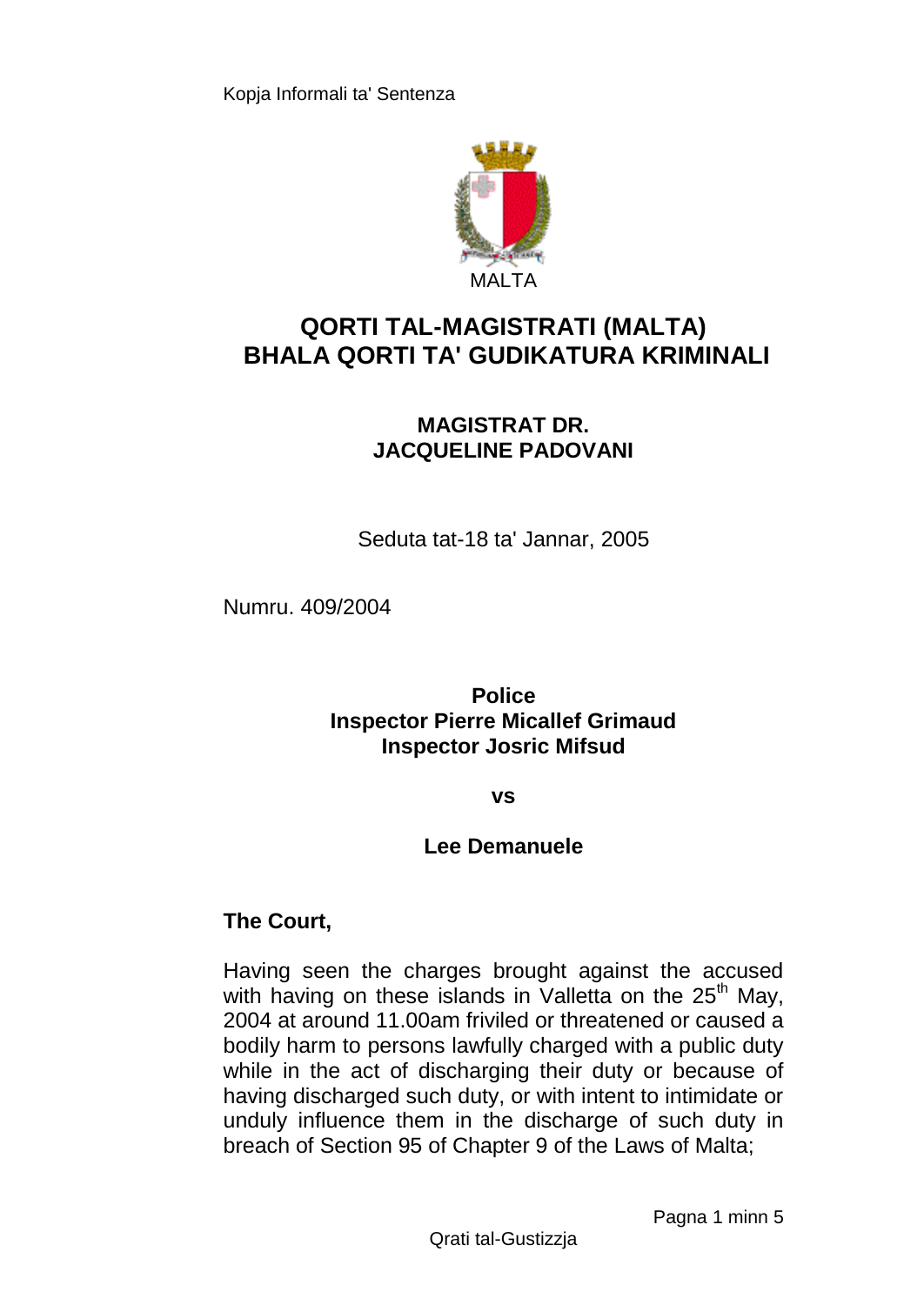Moreover for having on the same day, time and place and circumstances assaulted or resisted by violence or acted force not amounting to public violence, persons lawfully charged with a public duty when in execution of the law or of a lawful order issued by a competent authority in breach of section 96 of Chapter 9 of the Laws of Malta;

And moreover for having on the same day, time, place and circumstances caused slight bodily harm on the person of PC 922 Valhmor Megati as certified by Dr J Balzan MD of the Floriana Health Centre, in breach of section 221 of Chapter 9 of the Laws of Malta;

Having heard the evidence tendered on oath;

Having seen the consent of the Attorney General and of the accused for the case to be heard with summarily proceedings;

Having seen the judgement exhibited by defense as document D;

Having heard the oral submissions of the parties;

Deliberates:

From the evidence tendered by the Prosecution it appears that Inspector Mifsud was informed that there was a scuffle in the lock up area in Court and that the accused had assaulted a police officer. Inspector Mifsud took the statement of the accused where he alleged that it was the police who assaulted him and that he was rescued by the officers of Corradino Correctional Facility.

PC 922 Valhmor Medati a fol. 10 stated that he was in charge with the duty of escorting the accused to and from Court on the day in question and after the Court hearing, he had escorted the accused down to the lock up. In the vicinity of the gates the accused started to spit at PC 1095. PC 922 tried to stop him but instead got spat at himself. Indeed PC 922 further stated that the accused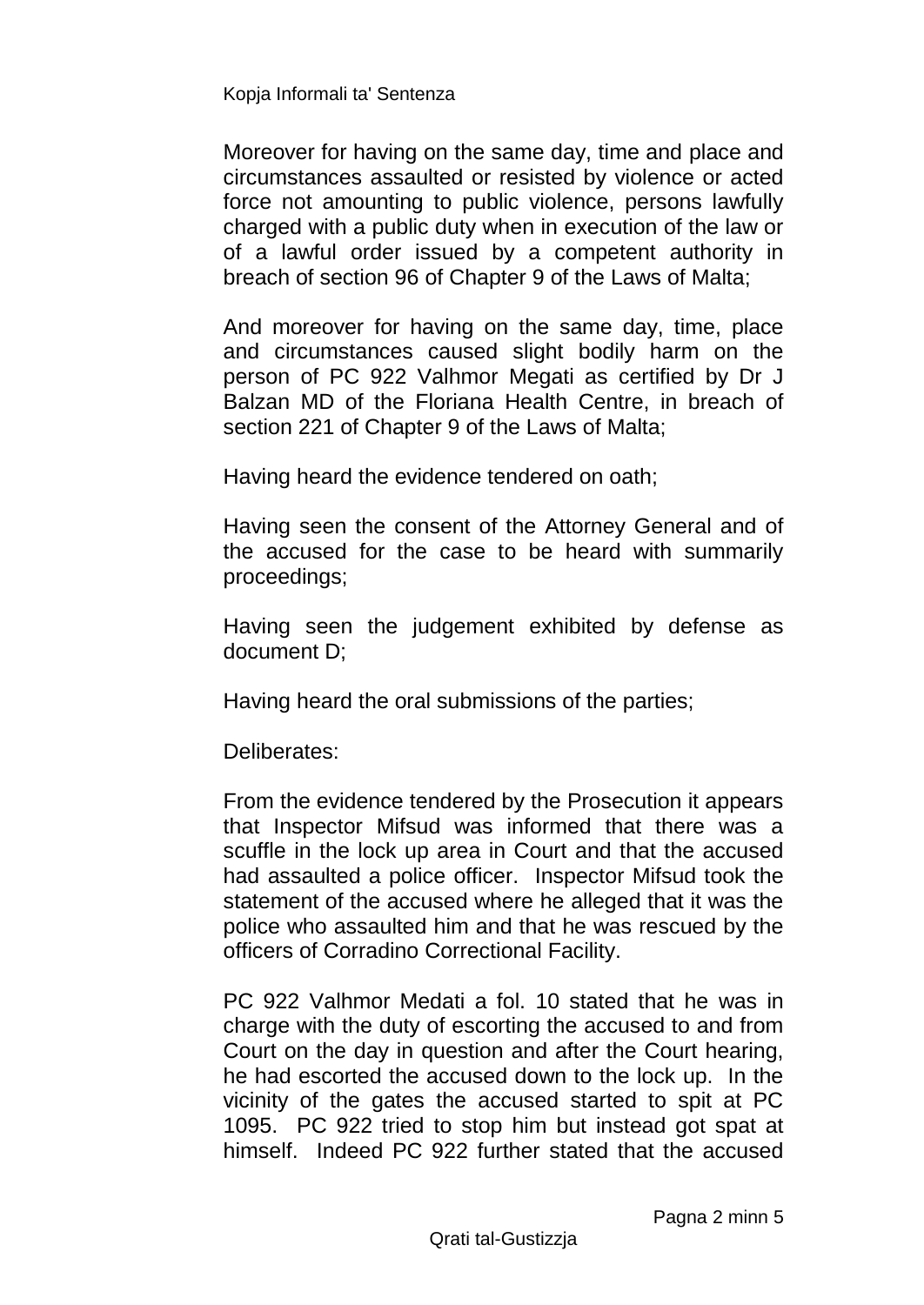raised his hand cuffs and tried to assault PC 1095 and that he intervened and got hurt himself (Vide certificate).

PS 547 Agius corroborated the evidence given by PC 922 and said that the accused had insulted inspector Tonna by addressing as "pig" and "dog", and this during a Court hearing before Magistrate Vella, where after he was fined fifty pounds. After these proceedings ended, the accused came out of the Court room and continued to insult Inspector Tonna in the same manner and also uttered foul language. PC 547 added that the accused made threatening gestures towards the same inspector that is gestures indicating the slitting of throats. He kept trying to assault Inspector Tonna and had to be stopped by police officers.

Inspector Mario Tonna corroborated the evidence given at page 18 to 20, confirmed the insults he received from the accused and the obsence language used.

PC 1095 corroborated the evidence tendered by the police officers stating that accused spat on him, threatened to kill his family once out of prison, he added that when they got close to the lifts in Court, the accused offered resistance and started lashing out with his handcuffs and spat on him again.

Document PCM at page 14 is the medical certificate regarding slight injuries on Valhmor Megati.

The accused chose not to give evidence and produced no witnesses on his defence.

Deliberates:

The facts of this case are rather enough straight forward, indeed it seems evident that the accused seemed to have a personal grudge against the police officer who was prosecuting his case before the Magistrate's Court. Indeed he was admonished by that Court and fined. However this seems to have had no other effect than fuelling the fire for the accused redoubled his offensive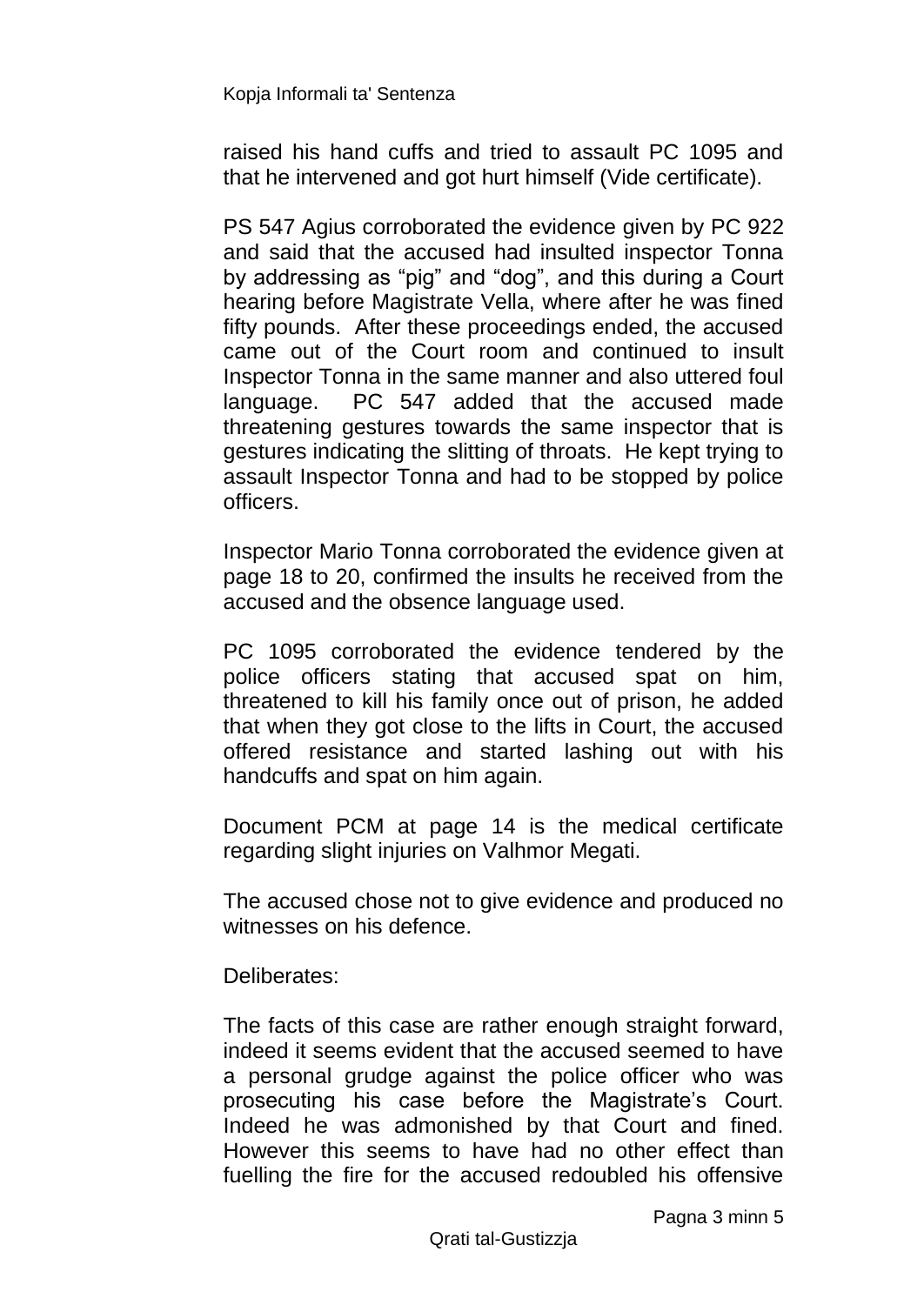attitude and try to assault the police inspector, offered resistance to the police and actually injured slightly another police officer Valhmor Medati, PC 922 (vide certificate at page 14).

The Court cannot but find the efforts of Defense counsel admirable, however in the face of such overwhelming evidence against the accused, the Court cannot but find the Prosecution's evidence as credible and precise.

The accused is charged with offences under article 95 and 96 of Chapter 9 of the Laws of Malta.

Article 95 provides:

"Who so ever in any other case not included in the last preceding two sections shall revile or threaten or cause a bodily harm to any person lawfully charged with a public duty while in the act of discharging his duty or because of his having discharged such duty or with intent to intimidate or unduly influence him in the discharge of such duty shall on conviction be liable to punishment established for the vilification, threat or bodily harm where not accompanied with the circumstances mentioned in this section increased by one degree".

Article 96 provides:

"Who so ever shall assault or resist by violence or active force not amounting to public violence any person lawfully charged with a public duty when in the execution of the law or of a lawful order issued by a competent authority shall on conviction ….."

There is not doubt in the Court's mind that all requisite elements of the above mentioned offences have been proven beyond reasonable doubt. Apart from this there is also the slight bodily harm caused to PC 922 which has already been satisfactory proven according to Law.

The Court, in considering the appropriate punishment to be awarded in this case has weighed the gravity of the